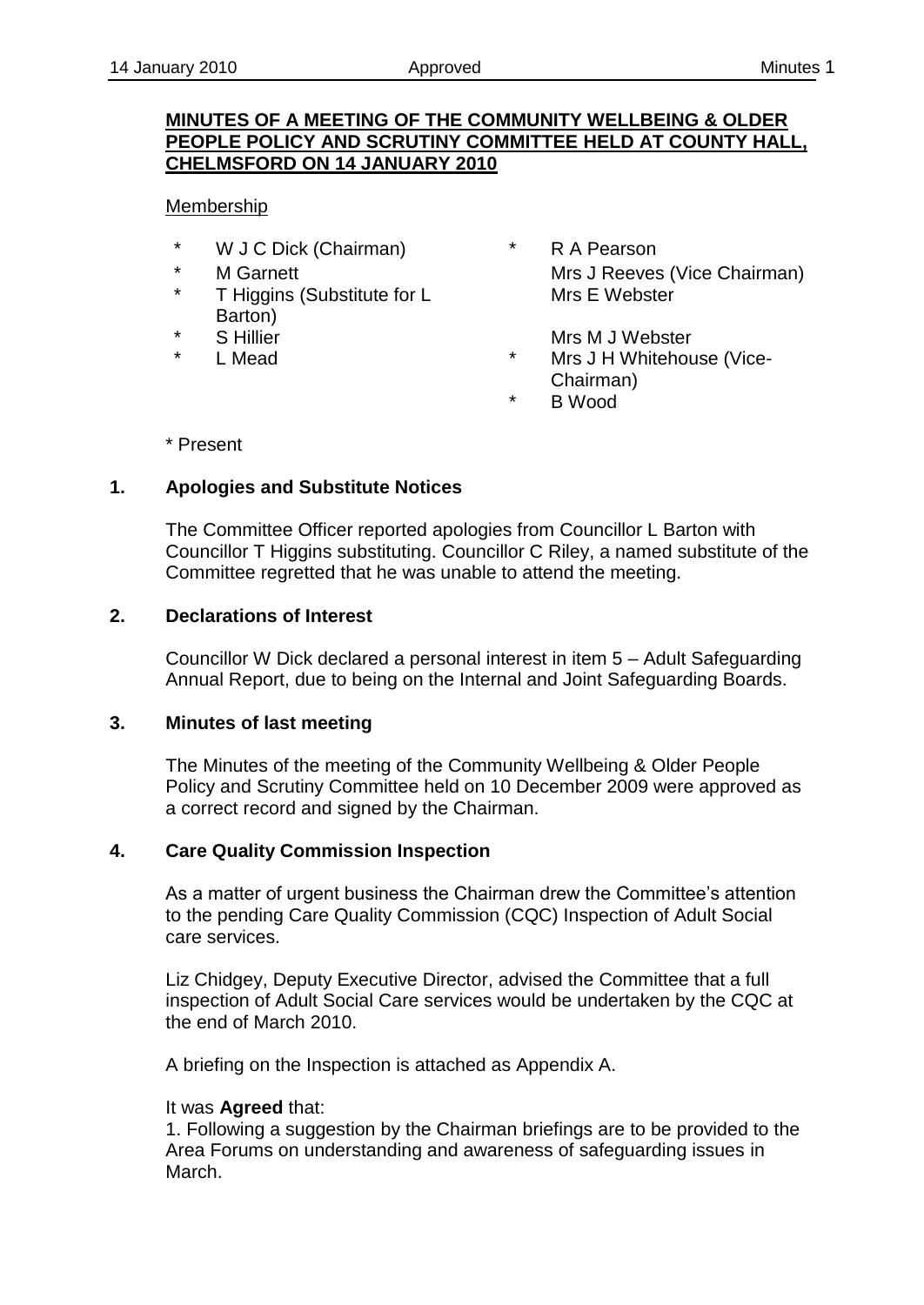2. The service area would inform Members of the details of the public forums being held enabling the community to meet the inspectors.

### **5. Progress on the delivery of the Telecare Pledge**

The Committee considered report CWOP/01/10 from Sharon Longworth, Interim Senior Manager, Strategic Planning, reporting on progress of the delivery of the Telecare pledge. Gary Raynor, Telecare Services Development Manager and Pauline Holroyd, Senior Operational Manager, were also in attendance for this item to respond to questions from Members.

The Committee was informed that the pledge was to provide a free Telecare service to Essex residents over the age of 85 for a year. The aim was to assist people in staying in their own home. It also provided an opportunity to build stronger links with partners. There had been good support for the initiative from Members and officers. There had been a comprehensive approach to marketing and promotion of the pledge, however despite that the take up of Telecare had been lower than expected and as a result was now being offered to over 80s.

Members raised a number of concerns regarding the marketing and promotion of the pledge, particularly how it had been promoted through the health service and GPs, where adverts had been placed and reaching people who were housebound. The following response was provided to these concerns. It was confirmed that the team worked closely with most of the Primary Care Trusts (PCTs) to develop tele-health. It had also been actively promoted through mental health services. District Nurses were at the forefront of delivering this service but it was still fairly new. Team managers had been informed. Contact had been made with 200 GP surgeries with a letter sent to patients where addresses were known. Adverts had also been placed in newspapers and magazines, including the normal range of local newspapers, BBC Essex radio, hospital magazines, the Women's Institute newsletter, direct mail, literature and face to face information. During December there had been additional people helping to promote in public places such as shopping centres and would be promoted at the Later Life Exhibition. The Independent Sector had been sent a number of leaflets. There were still concerns that the message may not be getting through to people who rely on carers and can't get out and about. Articles had been included in the Essex County Council publication sent to all households in Essex.

Members also had concerns that that people may be resistant to the new technology, be unaware of the opportunities and benefits or fear that it will be too expensive after the first year. In response it was acknowledged that it was still early days in terms of people understanding the potential of the technology but it was hoped that this would change in time. There was an integrated commissioning and delivery plan. However, there was a challenge around changing the culture of the practice, putting together different support plans and bringing this technology into reablement. In terms of the concern over cost, it was explained that concerns had been raised and there had not yet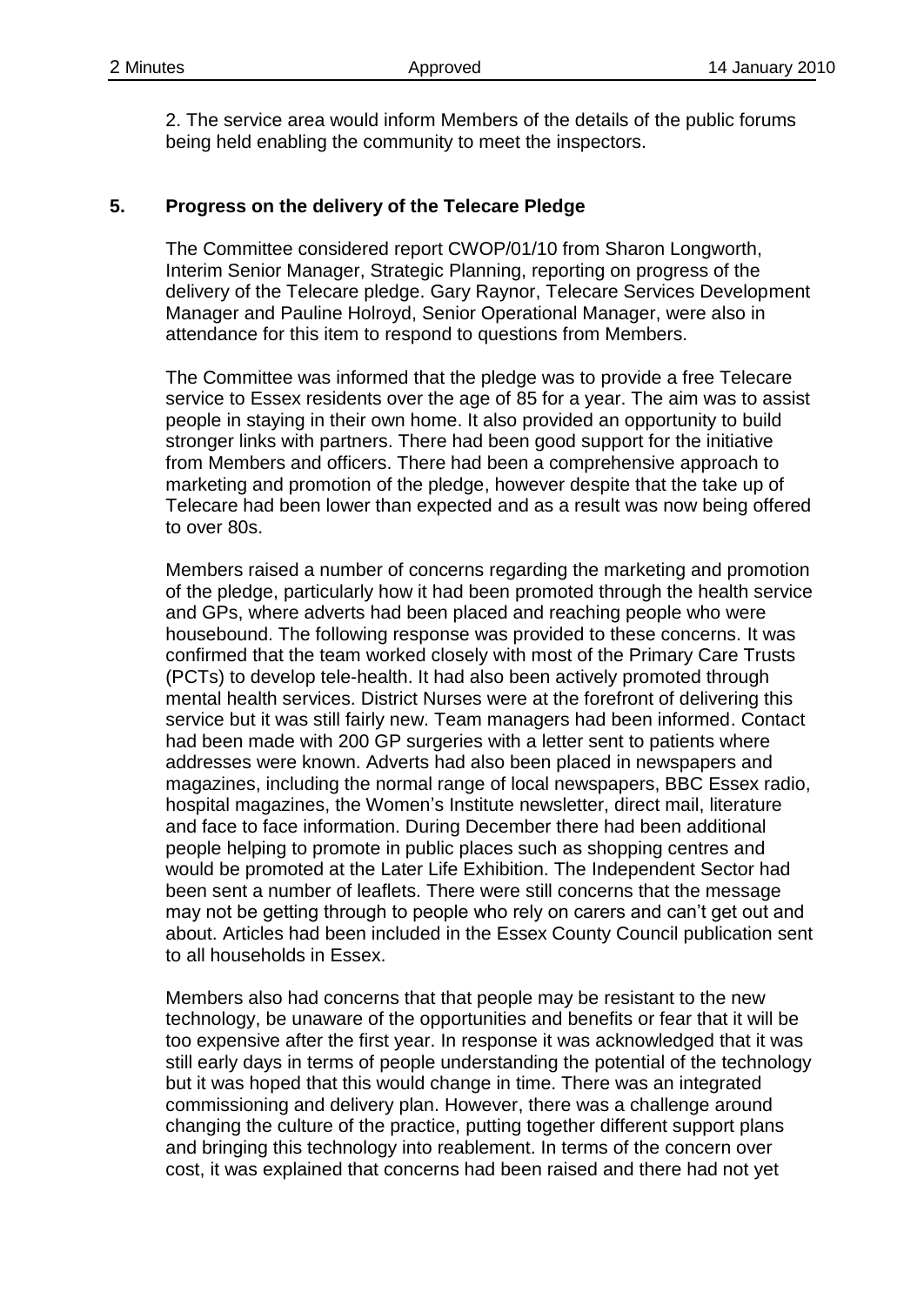been a full analysis. The cost was variable depending on the area and whether the service was linked to Careline. There had been very few people cancelling the service after the free term and it could be considered for inclusion in a care plan. A question was raised regarding whether the cost saving after the first year of providing the service free could go towards off-setting the cost of the service for people. In response it was explained that the savings had already been off-set in other areas and such a scheme would be difficult to administer.

Members questioned whether libraries had been used sufficiently for promotion of the pledge and asked whether the home library service had been used. In response it was noted that the home library service would be a good service to link in with. Suggestions would be taken on board for future promotions. However a Member pointed out that the home library service did not exist in some areas due to lack of take-up so there were still people who would not be reached.

The Chairman questioned whether the term 'Telecare' was the correct word to use. It was felt that this could lead to misunderstandings of what the service was. In response it was explained that the culture change amongst staff was taking time. It was recognised that softer terminology may help. A suggestion was made that 'Home Safety Service' may be a more meaningful phrase. It was noted that this was the direction the service was moving towards.

Further concerns were raised about the promotion within GP surgeries. Some did not seem to have the information and some had placed it altogether where people wouldn't necessarily see it. It was felt that some GPs may need some training and it was suggested that discs could be sent to those surgeries with a television system. In response it was explained that the CQC would be looking across the health sector and Adult Social Care contracts and this may lead to changes in culture. Information on where people had found the information and when was being gathered through the reply slips so that the team could learn from which methods are successful. In response to the suggestion of a disk it was explained that many of the television services were corporate services run by private companies and the costs would be prohibitive.

The graph on page 3 of the report was clarified to the Committee with the dotted line showing the monthly uptake by new users. The other lines showed the cumulative targets and costs. A higher take-up rate had been predicted. The age range was being lowered to those of over 80 years. Social Care Direct would be assisting by taking information on people who call in to be followed up directly. The service was optimistic about the take-up. It was clarified that the proportion of commissioning by Occupational Therapists and Social Workers was lower than other organisations.

## It was **Agreed** that:

An update on the take-up and effectiveness of the pledge would be provided to the Committee in 6 months.

## **6. Adult Safeguarding – Annual Report**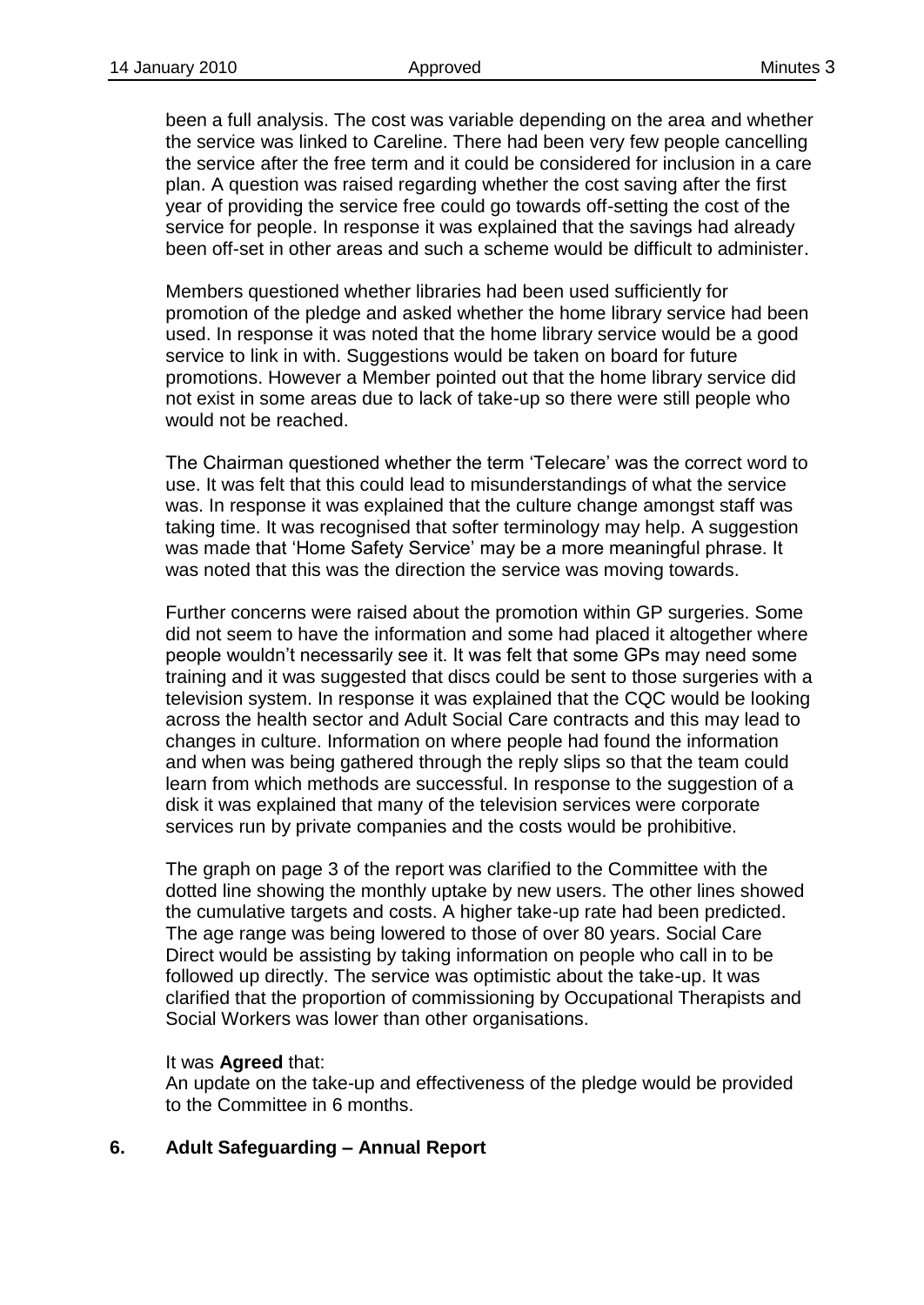The Committee considered report CWOP/02/10 from Stephen Bunford, Operational Service Manager, Adult Safeguards Unit, on the Annual Report of Adult Safeguarding. Paul Bedwell, [Business Manager,](http://essexcontacts/role_detail.asp?ID=81022) [Essex Safeguarding](http://essexcontacts/hierarchy_detail.asp?ID=%2024237)  [Children Board & Essex Vulnerable Adults Protection Committee, L](http://essexcontacts/hierarchy_detail.asp?ID=%2024237)ynne Simmons, a representative from the Independent Care Sector, Nick Burston, Vulnerable Victims Coordinator, Essex Police, Penny Rogers, Mental Capacity Act Consultant, Sue Hawkins, [Senior Operational Manager -](http://essexcontacts/role_detail.asp?ID=78527) Social Care [Access Services & Adult Safeguards](http://essexcontacts/role_detail.asp?ID=78527) and Stephen Bunford, Operational Service Manager – Adult Safeguards Unit, were all in attendance for this item.

Paul Bedwell gave the Committee an overview and set the context to the report. The Essex Safeguarding Board was statutory and multi-agency. Its role was to look at how Adult Safeguarding was working across Essex and ensure consistency. The Board also have oversight regarding training across Essex and drew together reports from organisations. There was a considerable amount of communications work. A new initiative had been set up with Southend and Thurrock for a pilot helpline (equivalent to Childline) providing advice, information, help and referrals (Ask Sal). The pilot was being promoted across Essex but officers would welcome suggestions on how best to do this. As the over-arching umbrella body the Board worked on the working guidelines, strategies and communications.

Stephen Bunford explained the changes to the referral process. Previously referrals went through Social Care Direct and were passed onto the appropriate team. The process has now been improved and all referrals are now sent to the Safeguards Team to track, log and deal with in a timely manner. If concerns are raised they go directly to the Safeguards Unit. The second stage is to investigate and ensure they are not malicious. The team always try to keep the service users voice heard either through a member of the family or an advocate. The aim is to keep the process transparent. It was made clear that safeguarding is everyone's responsibility.

The team made available to Members leaflets/information on the following:

- Guide to Adult Safeguards Unit
- Revised Structure Chart
- Leaflet on the Ask Sal helpline
- Safeguarding Adults Staff Handbook

## Independent Mental Capacity Advocate (IMCAs)

Following a question about the use of IMCAs it was explained that under the Mental Capacity Act, if a vulnerable adult is trying to make a decision or there is an allegation of abuse by a friend or family member they have a legal right to an IMCA. There is an assessment form which requires two people to carry out an assessment. The unit tries to ensure that everyone gets an advocate where necessary. The Unit was challenging the figures given in the report relating to the number of requests for IMCAs and the number deemed appropriate. It was explained that the Safeguarding Unit assess the requests and only pass on the ones that are appropriate, whereas the process with other authorities is to pass on all requests. In response to a question regarding this process it was reported that the Mental Capacity Act has set out in statute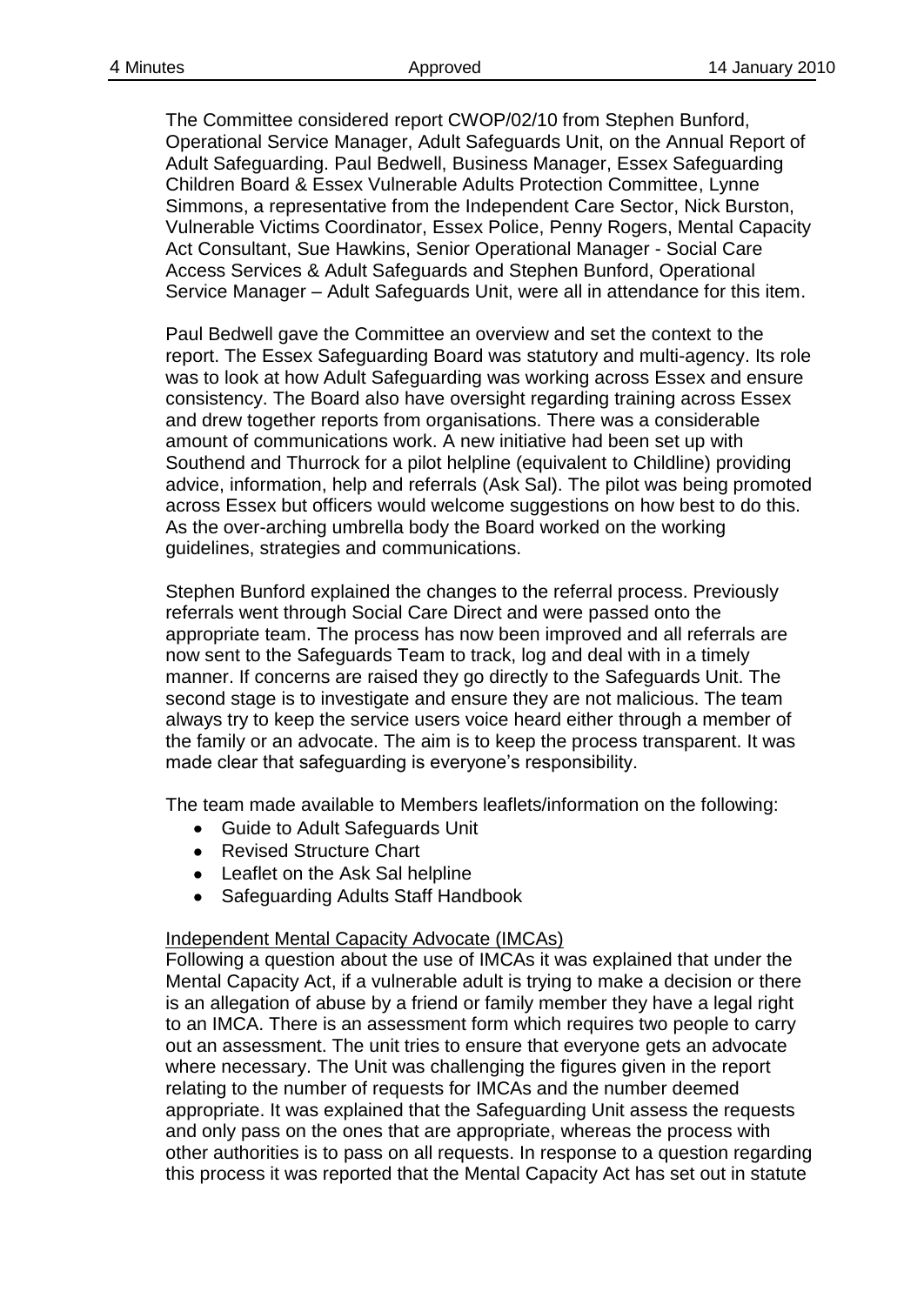that local authorities have to ensure that IMCAs are available. The Unit considers its approach to be appropriate, sensible and offering best value. Good quality training has been provided for IMCA referrals ensuring better quality at an earlier stage.

In response to a question Nick Burston advised that Essex Police had little to do with IMCAs. However, where there were serious offences and the person was a victim or witness an intermediary may be brought in who may be an advocate or IMCA, but they would be acting in a separate role for this purpose. The Independent Sector representative confirmed that they value the IMCAs involvement in decision making.

A question was raised regarding whether IMCAs specialise in different areas. In response it was explained that many of them were from Age Concern and were able to carry out the role for anyone over 16. However, as yet the unit had not had such a case for anyone under 18. The unit tries to meet specific needs and will seek specialist help where necessary.

### Annual Report

It was explained that the report was from the Director of Adult Social Care. The officers apologised that the report had been brought before the Committee later than originally planned. This was due to changes in the unit and trying to provide the most accurate information. The report aimed to explain how everyone is responsible and about working with other organisations.

Concerns were raised relating to what could be done to address the issue of cyber bullying and abuse of service users' computers highlighted on page 12 of the report. In response it was explained that there were various types of bullying, harassment and abuse through IT and text messaging. There had not been much progress in this area yet but it was being looked into and the libraries were aware of it to ensure that library computers were not being used for this purpose. A joined up approach was being taken to try and address this. Nick Burston, Essex Police confirmed that harassment is a crime and added to this there could be an element of disability hate crime involved where people with learning disabilities and mental health issues have been targeted. It is often possible to work out who is carrying out the crime through the use of computers in libraries among other sources. The evidence is presented to the Crown Prosecution Services who decide whether or not to prosecute. The library service is able to stop people from accessing libraries where they are carrying out abuse. It was also reported that the unit was working with colleagues in the Children and Young Peoples Service where there is an Anti-Bullying Co-ordinator for Essex.

A Member pointed out that when events are organised and services promoted, that Members need to be invited and internal promotion of events needs to be better.

In response to a question regarding the Dignity in Care Campaign mentioned on page 17 of the report, it was explained that it had been difficult to give a full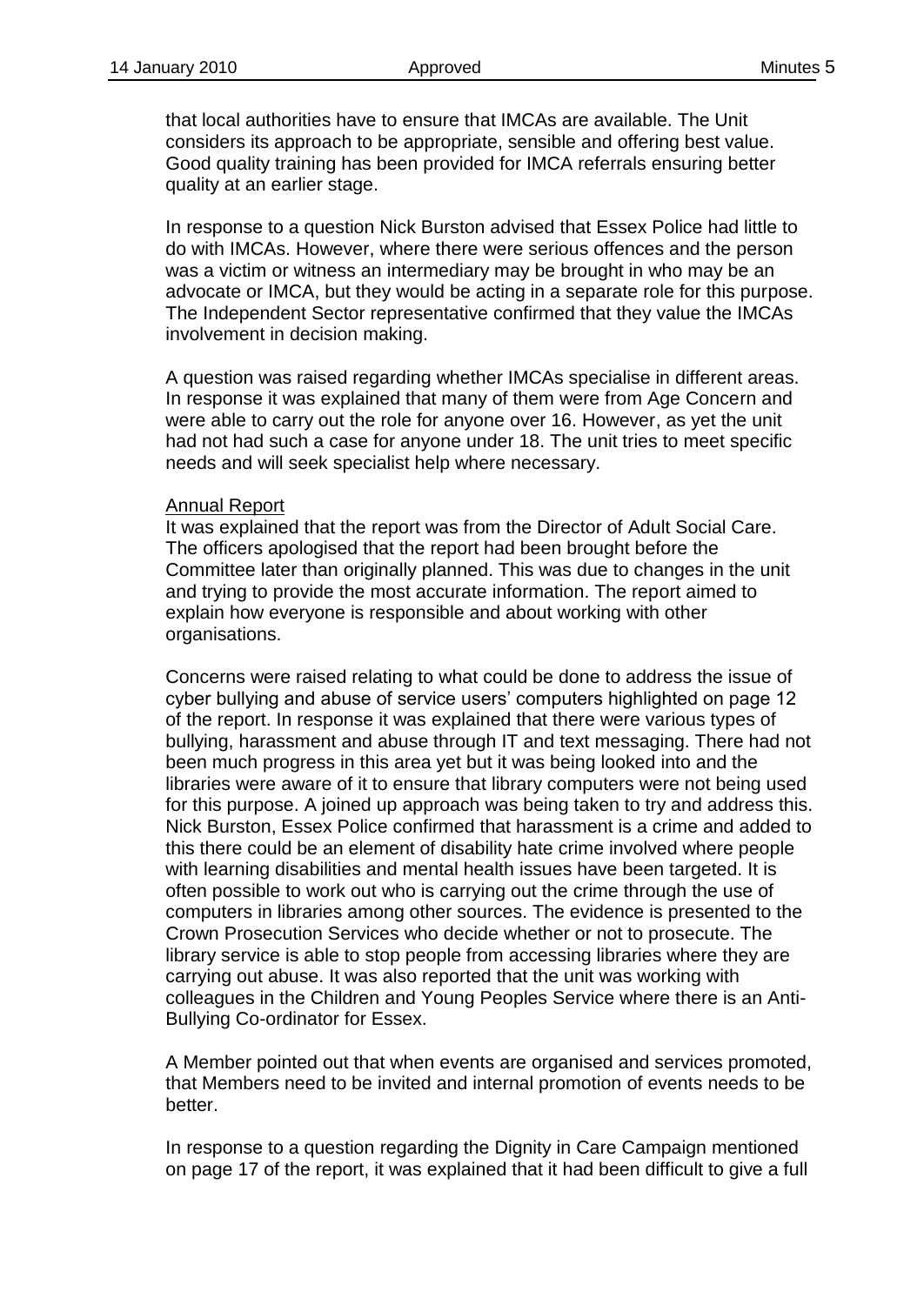explanation of everything within the report. This particular campaign would have a bigger slot in the next Annual Report. The Service Area would be happy to provide a Member briefing on this campaign, if requested.

A Member questioned whether Council marketing teams had been used on the promotion of the Ask Sal helpline mentioned on page 4 of the report. In response it was explained that the Communications Team had been used along with other routes used to advertise Telecare and it had been advertised in libraries and GP surgeries.

A question was raised on the table on page 13 of the report setting out the number of applications for Deprivation of Liberty (DoL) within different service user categories. Such applications were made where service users lacked the capacity to make a decision about their care or those at risk. The Service Area found the number of applications encouraging as people were recognising the need for a DoL and making appropriate applications. Essex had one of the highest numbers of DoL applications to protect service users. There was a professional understanding of the need to go through this process and if authority is granted there is still a right to appeal and advocates can provide fundamental safeguards. The Independent Sector representative confirmed that the training from the County Council for care providers had been really useful. The process involved a number of assessments. The Committee was advised that confirmation on the meaning of the two sets of figures given in the table would be provided.

A Member asked about the consultation mentioned on page 9 of the report on the SET (Southend, Essex and Thurrock) Guidelines. It was explained that it had been targeted. Service users and victims had been consulted with and the responses considered to take forward. The Board members and services had also received the consultation.

Members had found the SET conference a successful event last year and asked when it was planned to be held this year. In response it was confirmed that the plan was to hold the conference in September 2010 and the Service Area was currently looking for a location on south Essex. However this was proving difficult as in 2009 there were around 300 attendees at the conference.

A question was raised regarding how the DoL under the Mental Capacity Act fitted in with the Care in the Community approach which the Government was pushing forward. In response it was explained that there shouldn't be a conflict between the two. It should allow for citizens to consider their future with the appropriate safeguards in place and allow people to plan for the future. It was then asked how this linked with the Powers of Attorney. In response it was explained that the 'Lasting Power of Attorney' replaced the old system in the Mental Capacity Act and provided more safeguards, as there was a need to be registered and there was more protection for the service user if it was misused. There were two types of Lasting Power of Attorney – Personal Welfare and Property or Affairs. It allowed for up front planning whilst people have the capacity. It could also come in temporarily where needed and revert back. The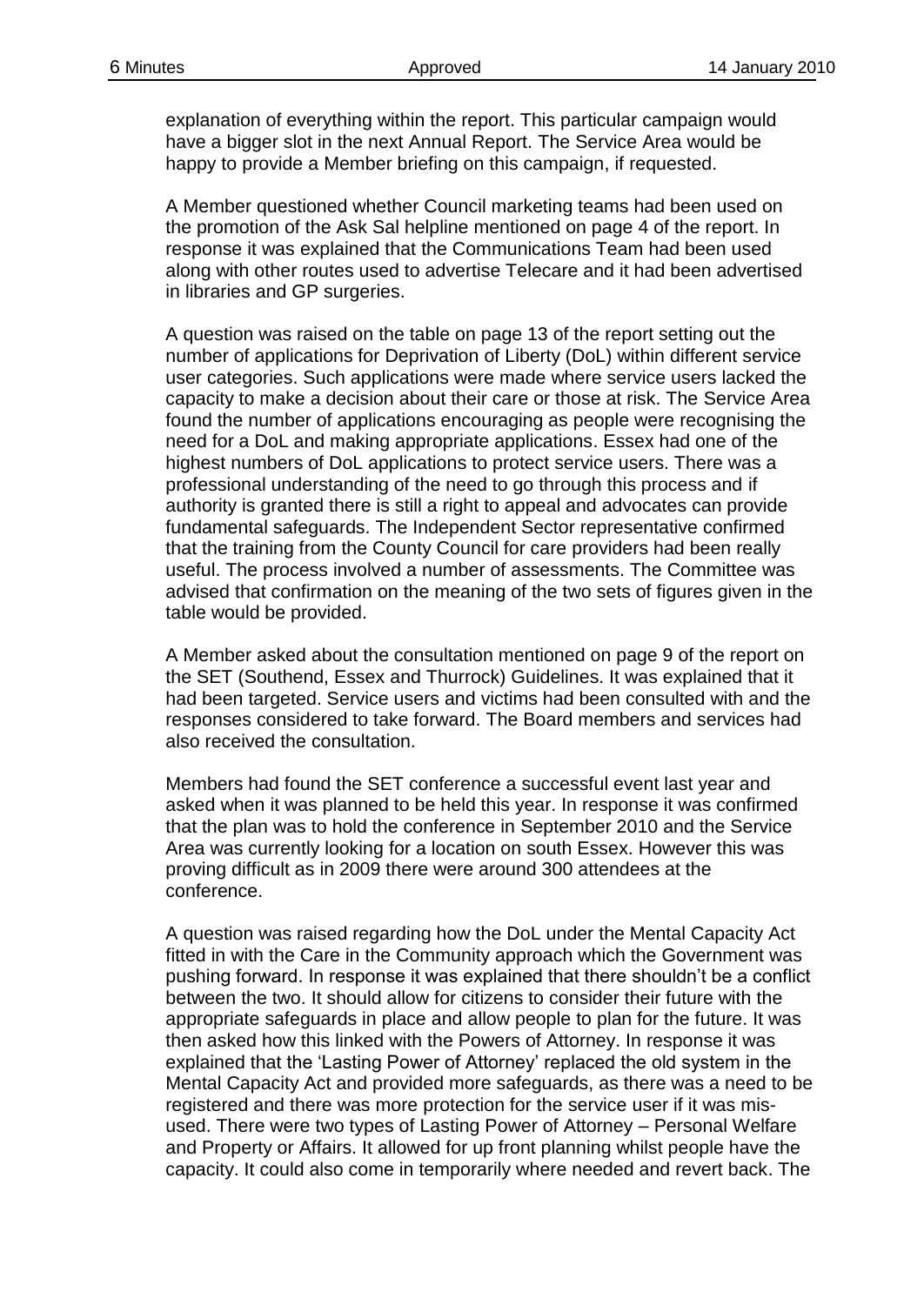Chairman suggested that this option for Lasting Power of Attorney needed to be publicised.

### Action Plan

It was explained that this was the Action Plan for 2009/10 and the next report would outline the outcomes from this action plan. The Chairman requested an update on progress in 3 months time. The Service Area confirmed that quarterly updates on the actions could be provided.

Nick Burston, Essex Police, confirmed in response to a question that previously the Police had not received all referrals that they should have done. Some training work had been done on what a crime was in this area. There was on-going work and links were being formed with the database of information as cross-overs had been found between types of abuse and domestic instances. Linking in with other information could help to build a better picture. Information sharing was being taken forward and opportunities to link up being looked at.

A question was raised on how effective GPs were in the safeguarding process. It was confirmed that a lot of work was ongoing in this area A session had been held in West Essex on mental health care and safeguarding. A lead person had been put in place in each Primary Care Trust (PCT). More interest was being shown by practice managers in surgeries for training which was being offered to surgeries. There was also training for all health commissioners. There was regular training time for learning and regular training slots for GPs on safeguarding adults.

Members requested notification of when the staff newsletter is distributed. It was pointed out that Members receive a different type of communication through the Cabinet Member.

#### Appendix B – Safeguard Data Analysis

The substantial increase in referrals in West Essex from 2007-08 to 2008-09 and up to October 2009 was questioned. In response it was explained that the figures were more accurate and reflective of each locality. There had been a raised awareness of the issues therefore leading to more alerts which, whilst not always appropriate, was considered better to have them. It was noted that better analysis of the data was needed and more detail in order to compare one year with another.

There was concern about the category in the data marked as 'Not recorded on form'. In response it was explained that at times it had not been possible to get the information particularly where information was gathered at someone's front door or where there was someone in crisis or an anonymous call. It was hoped in these circumstances that information would be gained further on in the process. The issue had been raised within the hospital teams where information hadn't been recorded and the process was being changed to capture the information. The Chairman pointed out that different wording may be more useful as it implied that things had not been recorded at all. It was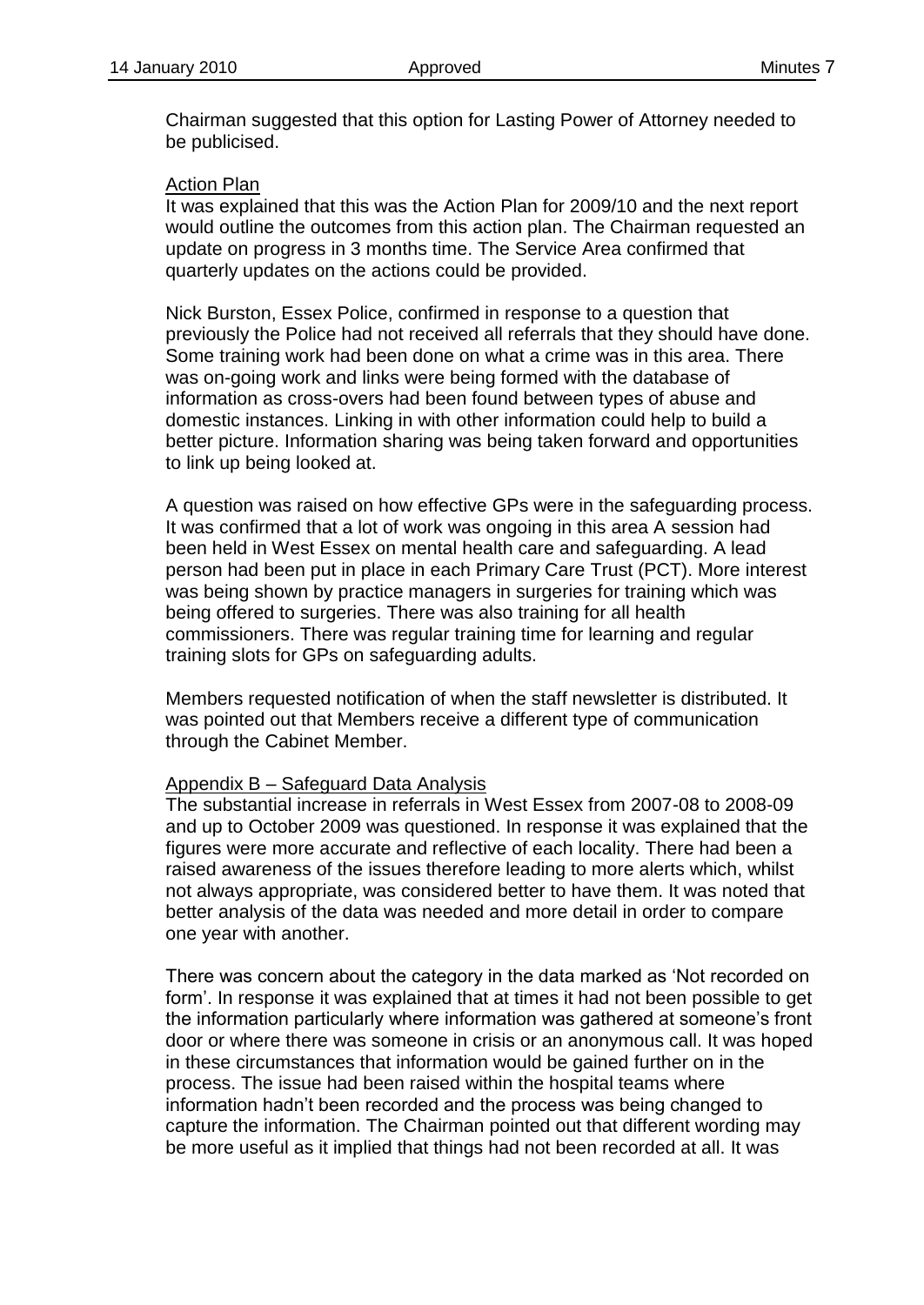acknowledged that it needed to be looked into. Previously people had been allowed to say that there may be a problem but not specify what it was.

It was commented that the data on referrals by service user ethnicity needed to be looked at to see if it was proportional to the community. In response it was reported that a small group had been established with responsibility for ethnic minority issues. They would be looking at how to access ethnic minority groups and find out what they want from the service. Links had been made in Southend with the Asian Women's Unit.

It was commented that carers needs needed to be looked at as well otherwise they were vulnerable.

It was questioned as to why there was also an 'Other' category in the data. In response it was explained that this was where the type of abuse had not been specified which could be due to someone's understanding or multiple factors. Nick Burston advised that some types of abuse such as artifice burglary may be recorded under the 'other' category. However the issue is still recorded as a crime.

## **Recommendations**

- **1. That an update report is brought to the Committee in three months.**
- **2. That further Safeguarding awareness development is given to Members to assist them in their community leadership role. It was suggested that this includes an item at Area Forum meetings.**
- **3. That the safeguarding issue be promoted at corporate level.**

It was reported that there were colleagues across the directorates as safeguard leads, in conjunction with colleagues in the Children and Young People directorate to ensure an understanding of safeguarding.

*[Councillor Mrs S Hillier left the meeting after this item at 12.10pm]*

## **7. Complaints Task and Finish Group – Interim Report**

The Committee received the interim report (CWOP/03/10) from the Task and Finish Group looking into Complaints.

The first recommendation related to seeing the outcomes of the special group under the Cabinet Member for Adult Social Care specifically addressing the issue of Member complaints. The Deputy Cabinet Member, Councillor Anne Brown reported that getting a process in place had been contentious. Work had been done on the pathways but it wasn't felt to be user friendly so officers were looking into it and it would be brought to a future meeting of the Committee.

The second recommendation related to the need for better signposting needed for complainants to direct them to the relevant local authority.

The third recommendation related to local managers resolving complaints at source, where possible. It was felt that some complaints could have been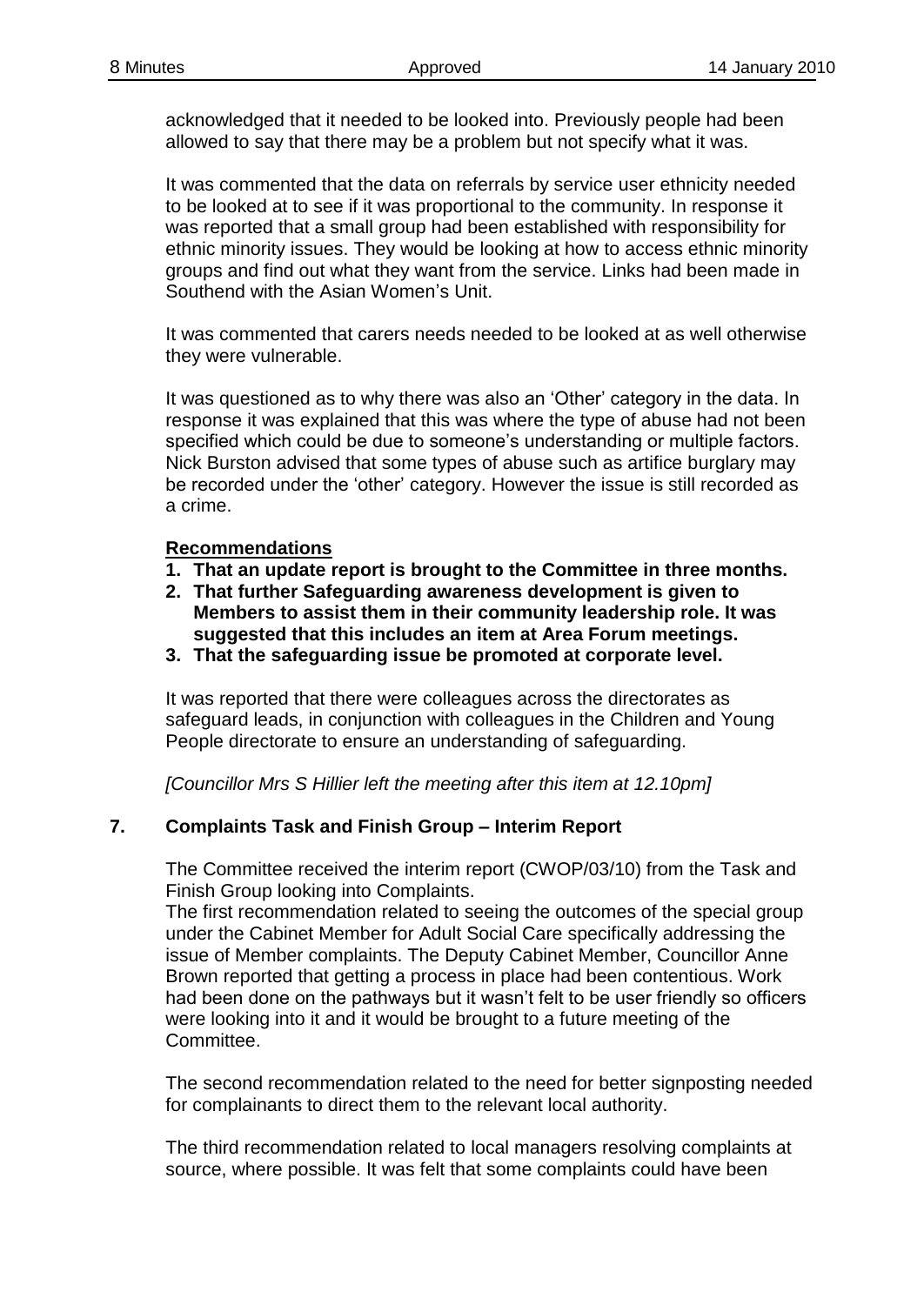resolved much earlier by the local manager dealing with the complainant directly. It had been recommended that this could take the form of a performance indicator.

It was confirmed that the report and recommendations were in line with officer thinking on these issues and they were being discussed.

The interim report had led to a further piece of work looking specifically at the area of Occupational Therapy complaints.

### It was **Agreed** that:

- 1. The Committee noted the interim report of the Task and Finish Group.
- 2. Further work be undertaken on the area of Occupational Therapy complaints.

### **8. Forward Look**

The Committee received report (CWOP/04/10) setting out the current position on the Forward Look.

It was noted that:

- The Serious Case Review scheduled for February 2010 would be deferred to the meeting in March 2010.
- The scrutiny of complaints within the Occupational Therapy Service would be commencing shortly following the scoping of this scrutiny.
- An update on the Care Quality Commission inspection would be brought to the next meeting.
- An interim report on Absence Management would be brought to the next meeting.
- A report of the review of the Learning Revolution White Paper would be brought to the March meeting.
- The committee would reconvene after the March Committee meeting as  $\bullet$ a Task and Finish Group in private to consider the SAFE Project Review. A preliminary guide was requested by Members to prepare for this review.
- A request was made for a session on adult safeguarding at a future meeting of the Committee. The Chairman will take a report on adult safeguarding to Full Council.

## **9. Dates of Future Meetings**

The Committee noted that the next meeting of the Committee would be held on Thursday 11 February 2010.

The future meeting dates were noted as follows:

- Thursday 11 March 2010
- Thursday 8 April 2010

The meeting closed at 12.25pm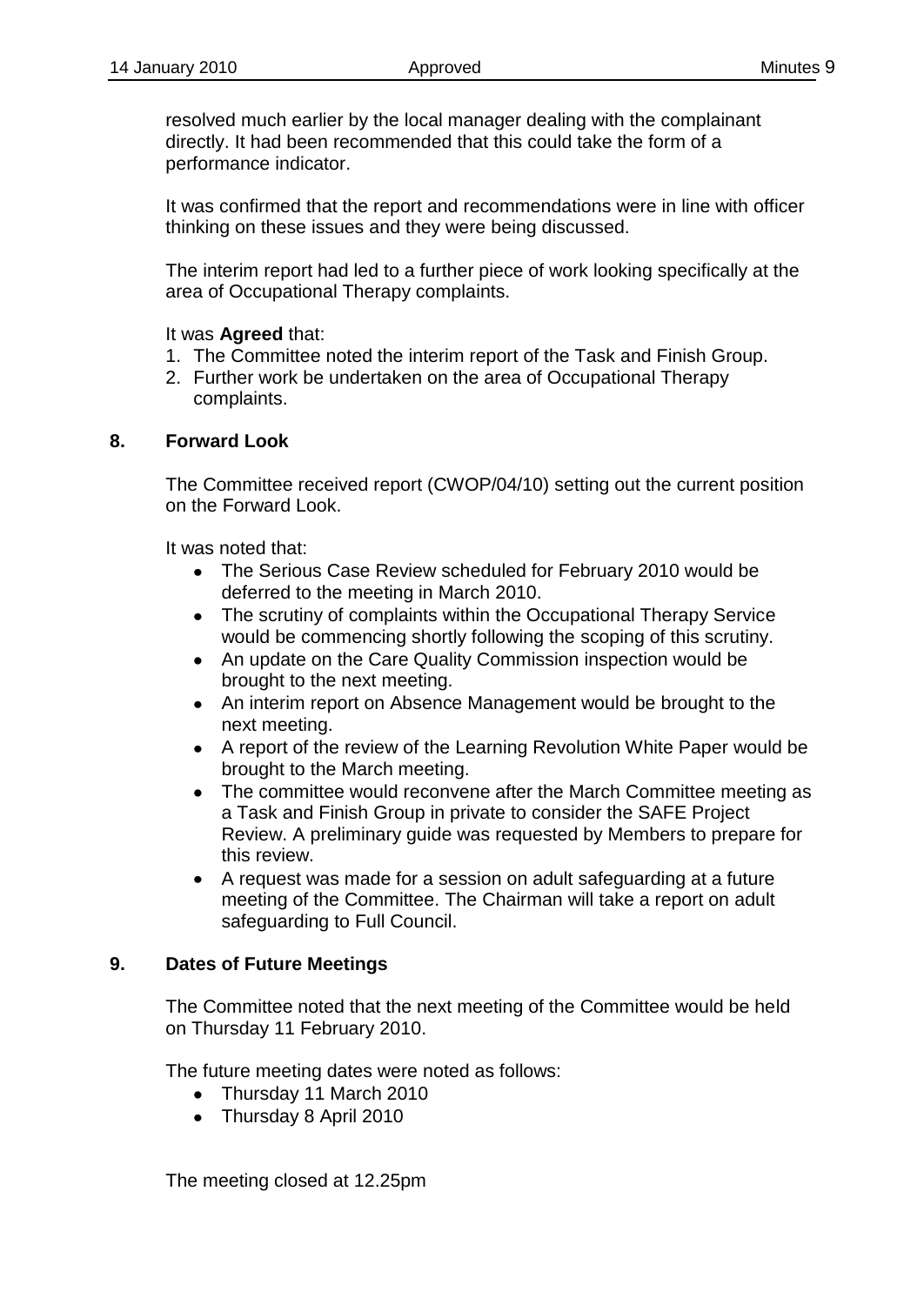**Chairman**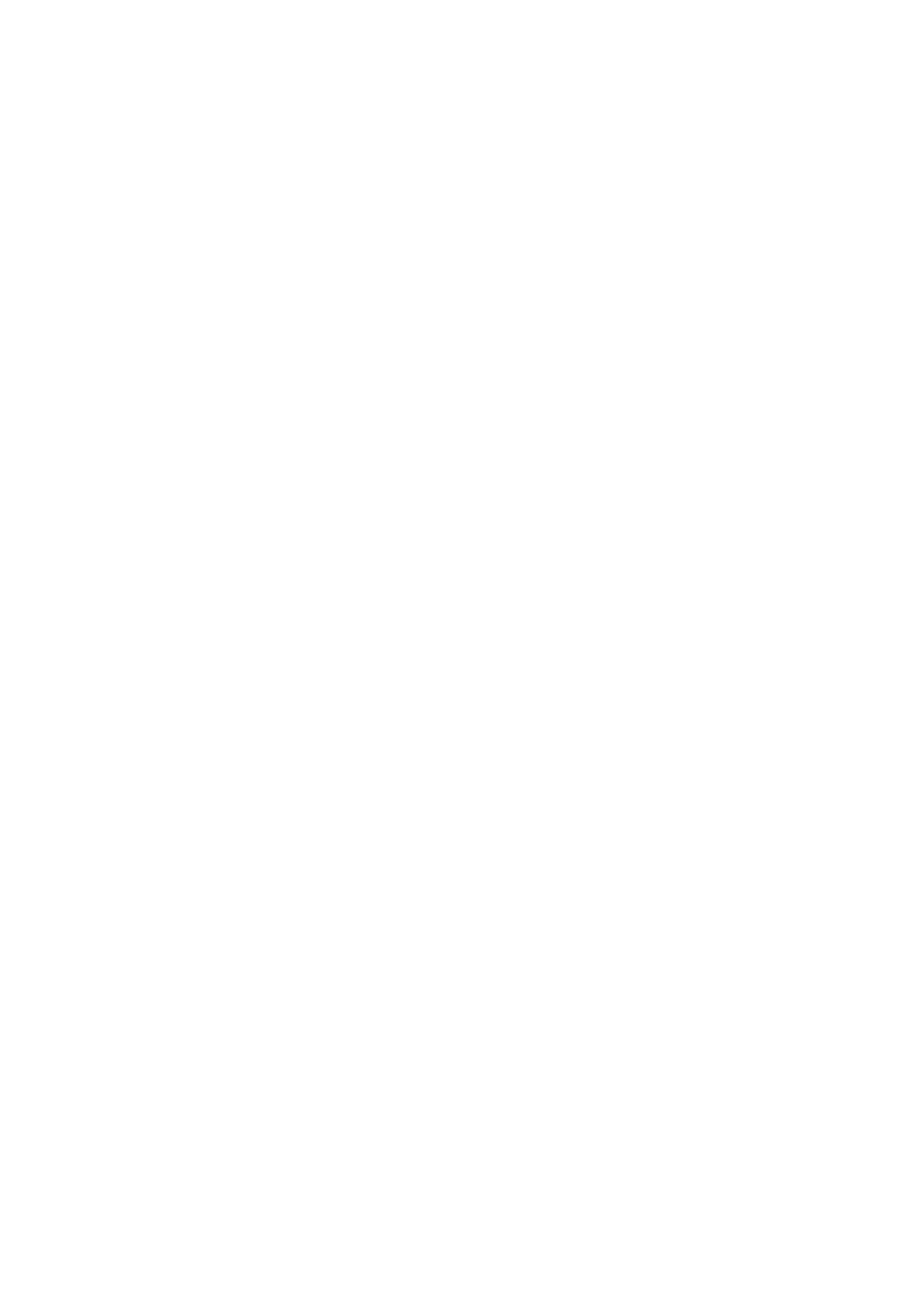# **CWOPPSC - CQC Inspection briefing**

### **Overview**

Full service inspection of Essex County Council's adult social care service underway Fieldwork commences in March 2010:

- 23.24 and 25 March
- 29,30 and 31 March

The inspection will cover the following areas:

- Safeguarding (core theme)
- Leadership (core theme)
- Commissioning/ Use of Resources (core theme)
- Improved Health & Wellbeing: Older People
- Improved Quality of Life: Older People

AHCW Executive Team leading on co-ordination.

Directorate working group, chaired by Liz Chidgey, which meets every Friday to coordinate activity in line with a weekly action plan

### **Progress to date**

Case files

- The case file lists (300 case files in total) were prepared and submitted having had an initial audit of all the files.
- The inspector has identified the 16 case files for review (8 OP and 8 safeguarding) including 8 of these for interview. The 16 case files chosen by the CQC will have the entire file structure converted to the new format
- A full audit of all of the 300 case files has commenced starting with the 16 the inspectors are reviewing. This is being undertaken by the Quality, Standards and Service Improvement team

**Submissions** 

- Public information leaflets were submitted on time, including details of key websites such as Information portal and InfoBase that Social Care Direct use.
- The partner survey list has been submitted (49 partners), we have also written to all of these partners informing them of the inspection and making them aware of the survey.
- Next submission date is  $29<sup>th</sup>$  January this submission will comprise an Introductory document, structure charts and summary, and case studies of additional evidence

Work is ongoing on the Self Assessment, draft timetable, and key documents, all of which will be submitted on 9<sup>th</sup> February. The Self Assessment has been supported by a workshop on 14<sup>th</sup> January to gather evidence.

**Communications**